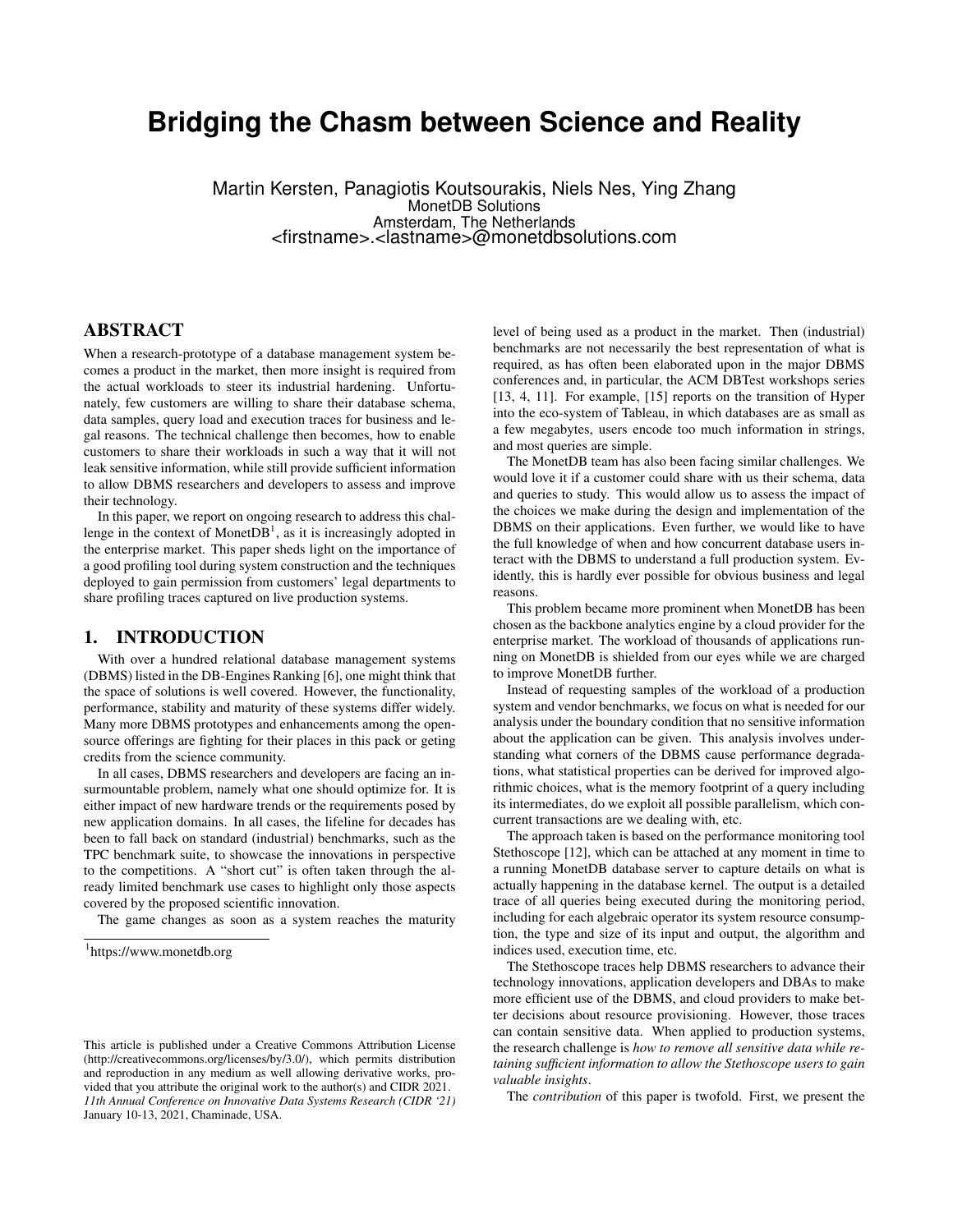obfuscation technique "phase spaces" adopted in Stethoscope, with which we have been able to both sufficiently blur the production data such that the trace is approved to be shared with us by the legal department of our customer, while retaining all the important properties of the data and queries. Then, we discuss the results of an in-depth analysis of the traces conducted using our other inhouse tool "Holmes": how different is a real-life application than the standard benchmarks, which lessons can we learn from these traces, and which inspiration can we draw from them to guide the further innovative development of an analytical DBMS.

The approach taken is incremental, seeking how we can bridge the chasm between the database developers and the legal department, who has to protect the sensitive data. Although the paper is centered around MonetDB and its tools, it should inspire DBMS researchers to think along this line in an early phase of their system development. This is a major step beyond the query monitoring information gathered in most database systems.

The paper is further organised as follows. In Section 2 we give a quick overview of some inner working of the MonetDB DBMS and its Stethoscope profiler. In Section 3, we describe the obfuscation techniques adopted in Stethoscope. In Section 4, we present the results of an in-depth analysis of the Stethoscope traces obtained from a live data warehouse application, which include both our findings and future outlook. Finally, we discuss related work in Section 5 before concluding in Section 6.

#### 2. DATABASE PROFILING

The context of our work is the MonetDB database management system[5, 9]. It is open-source, has been under active development and deployment since 1993, and has been recognized for its innovations [1, 14].

#### 2.1 Query execution plans

MonetDB is a column-store like the ones we have seen emerging over the last decade, with an emphasis on lean data structures, inmemory processing, and exploitation of multi-core architectures. However, it also takes an offbeat approach to query processing, which is best illustrated with a small example. Consider the following query:

```
SELECT count(*) FROM gym.agenda
WHERE visit BETWEEN '2020-08-02' AND '2020-08-05'
  AND weight >100
```
When users request the execution plan for this query, they will get something similar to what is shown in Figure 1. It is not an annotated operator tree of an execution pipeline as found in many database engines, but a program is written in the MonetDB Assembler Language  $(MAL)^2$ . This abstract machine language is interpreted and supported by thousands of highly optimized and specialized algorithms.

The execution plan of this SQL query is a series of MAL statements, which can be divided into three main blocks. In the first block, we locate the storage location of the columns (ln. 4–7). Each MAL variable is annotated with its type (here we only show a few for reasons of readability). The annotation :bat indicates an array instead of a scalar value. The second block contains the relational operators to compute the query (ln. 8–10). It is what most database system will expose to the user. Finally, in the third block, we construct the result set of the query (ln. 12). Each MAL statement is executed by a single worker thread to completion. A

barrier...exit block (ln. 3–11) indicates statements that can be executed in parallel in a dataflow manner. In Section 4.2 we will discuss in more details how the partial results of parallel executions are combined into the final result set.

The approach to materialize all intermediate results in MonetDB comes at a cost. Often, the memory footprint is larger than an equivalent Volcano-style interpreter [8]. The benefits, however, outweigh this memory waste, because each relational operator will be given the complete operands to work with. This way, we can not only exploit the highly efficient positional array lookups but also use the runtime properties of the arguments to pick the optimal algorithm just-in-time, e.g. merge-join versus hash-join. This approach simplifies the work of a query optimizer, because it does not have to guess, instead it can inspect the actual arguments to make a locally optimal decision.

MonetDB uses dynamically sized vectors to break up large tables into chunks. Each chunk comfortably fits in memory and avoids resource competition. The net result is that a database portion is horizontally split up dpending on the needs and resource availability at no cost. It leads to better use of the multi-core platforms.

## 2.2 Profiling a database kernel

Profiling the performance of a database kernel is an essential step in its development. A common approach is to keep track of the queries being executed and a number of performance counters in a (light-weight) system table. The DBMS users can inspect those for post-execution analysis. A drawback of this approach is that a query running amok will not be noticed until it has ceased to exist.

The key performance monitoring tool for MonetDB is *Stetho*scope<sup>3</sup>. It works like the medical instrument that lends it, its name, i.e. it can be attached at any moment to a running MonetDB server to listen in on what is going on deep inside the system. One of the benefits of Stethoscope is that it allows us to see if a query is running amok, e.g. because it causes the computation of unnecessarily complex joins. The query can subsequently be safely aborted.

Once connected to a MonetDB server, Stethoscope will spit out profiling events from the MAL interpreter over an IO stream. This way, we can avoid the overhead incurred by keeping internal performance tables up to date. Subsequent trace analysis is detached from the DBMS kernel.

Two events are produced for each MAL instruction at its 'start' and 'done' times. Stethoscope has an overhead of ~30 microseconds per instruction. As a columnar database, each MAL instruction operates on columns or large chunks. The MAL execution trace generally has 10s to a few 100s of events. The profiling overhead only occurs during the lifetime of stethoscope being active. It can be attached for a short time on a regular or a need to know basis.

Figure 2 illustrates a JSON object Stethoscope produced when the aggr.count operator in Figure 1 is 'done' (ln  $9)^4$ . Lines 1–4 uniquely identify this JSON object, i.e. to which MonetDB server version and session, which database user and which MAL program it belongs. Lines 5–7 contain information of system times and the worker thread. Lines 8–9 identify the operator aggr.count, and its state and execution time in usec. Finally, the args array contains information about all input and output variables of this function (ln. 10–20). For a :bat variable (i.e. an array), we also know if it is persistent, sorted, dense, etc.

These traces are essential for gaining performance insights. We can not only find the bottleneck instructions in a query, but also

<sup>&</sup>lt;sup>2</sup>https://www.monetdb.org/Documentation/Manuals/MonetDB/ MAI reference

<sup>3</sup> https://www.monetdb.org/blog/pystethoscope

<sup>4</sup> Full documentation: monetdb-pystethoscope.readthedocs.io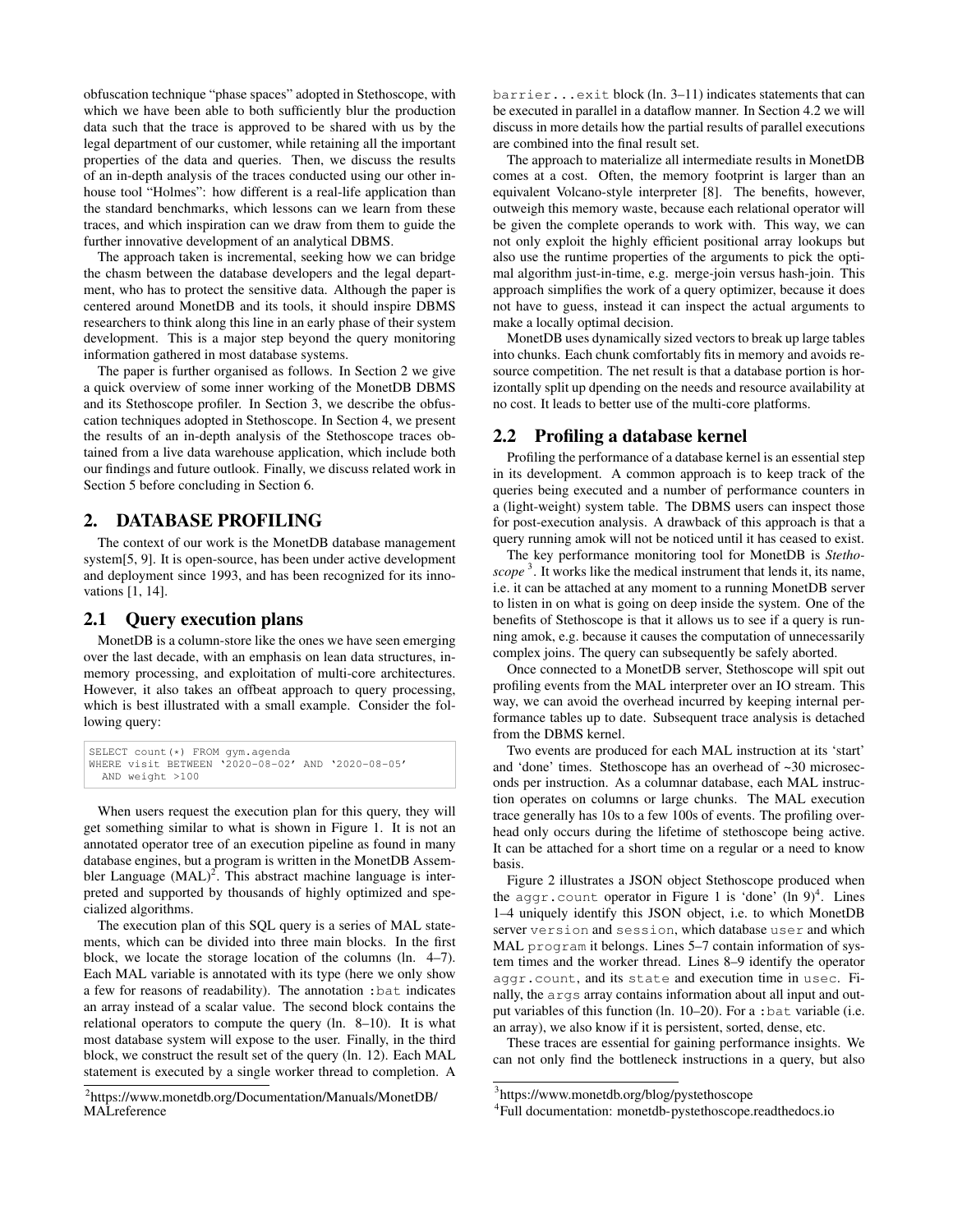```
1 function user.s40():void;<br>2 querylog.define("select
      2 querylog.define("select count(*) from gym.agenda
                                where visit between '2020-08-02' and '2020-08-05' and weight >100");
3 barrier X106 := language.dataflow();<br>4 X7 := \text{sal.mvc}();
         X7 := sq1.mvc();5 X25:bat[:int] := sql.bind(X7, "gym", "agenda", "weight", 0);
6 X20:bat[:date] := sql.bind(X7, "gym", "agenda", "visit", 0);
7 C8:bat[:oid] := sq1.tid(X7, "gym", "agenda");8 C35:bat[:oid] := algebra.select(X20:bat[:date], C8:bat[:oid], "2020-08-02", "2020-08-05", true,true,false,true);<br>9 C41:bat[:oid] := algebra.thetaselect(X25:bat[:intl, C35:bat[:oid], 100, ">");
9 C41:bat[:oid] := algebra.thetaselect(X25:bat[:int], C35:bat[:oid], 100, ">");<br>10 X45:lng := aggr.count(C41:bat[:oid]);
         X45:ln\sigma := a\sigma\sigma r.count(C41:bat[:oid]);
11 exit X106;
12 sql.resultSet("gym.\%1", "\%1", "bigint", 64, 0, 7, X45);
13 end user.s40;
```
Figure 1: A simplified MAL execution plan of the example query in Section 2.1

```
1 {"version": "11.37.7",
2 "session": "b7ed4557-b202-4116-94d0-44163771b271",
3 "user": 3,
4 "program": "user.s40",
5 "clk": 1597681144673082,
6 "mclk": 2138257488,
7 "thread": 4, "pc": 17, "tag": 37150,
8 "module": "aggr", "function": "count",
9 "state": "done", "usec": 43,
10 "args": [
11 {"ret": 0, "var": "X45", "type": "lng",
12 "const": 0, "value": "11", "eol": 137, "used": 1,
13 "fixed": 1, "udf": 0},
14 {"arg": 1, "var": "C41",
15 "alias": "gym.agenda.weight", "type": "bat[:oid]",
16 "persistence": "transient", "sorted": 1,
17 "revsorted": 0, "nonil": 1, "nil": 0, "key": 1,
18 "file": "tmp_1112316", "bid": 300238, "count": 11,
19 "size": 88, "eol": 127, "used": 1, "fixed": 1,<br>20    "udf": 0} 1}
       "udf": 0\} ]
```
.

Figure 2: an example Stethoscope JSON object

deduce if the parallelism has been applied to the max. Ideally, we would like customers to use Stethoscope and share the traces with us for analysis. The catch is that traces can contain sensitive information.

#### 3. EXECUTION TRACE OBFUSCATION

The needs for data sharing and privacy often conflict [2]. A key concern is that even snippets of information shared can be framed to an individual or disclose confidential business data. Aside from access control schemes, the predominant technique to tackle this problem is based on data obfuscation by *data masking*, a.k.a. data scrambling and data anonymization. It is the process of replacing sensitive information copied from production databases to a test system with realistic, but scrubbed, data based on masking rules. It is also a concern when the user is free to formulate queries to engage in a *statistical tracker* [7] to breach data security.

Data protection is also relevant for database system architects beyond its evident strive for data privacy[3]. They need detailed information about the query execution to understand what is happening and how the engine can be tweaked further. However, a naive execution log may leak sensitive information.

A significant difference with data masking of result sets is that 1) the system architect has no access to the production system to issue a statistical tracker query sequence, 2) the system architect is not exposed to any result set what-so-ever, 3) the query arguments in a trace is not necessarily part of the protected database, and 4) the analysis is performed off-line using execution traces approved by the DBA.

We started out using a simple masking strategy by replacing every literal value in a MAL program with asterisks. This has the advantage that no information from the database is leaked whatsoever, while it already allows us to gain valuable insights (See Section 4).

However, one of the main drawbacks of this simplistic and highly restrictive approach is that we lose sight of some critical information for the understanding of the inner workings of MonetDB. Consider an algorithmic choice that depends on the selectivity estimation derived from the predicates of a query; in such cases, a masked value does not reveal any useful information. Therefore, a more sophisticated approach is needed.

Hiding schema information When obfuscating a database, there are two dimensions to consider: schema- and data- obfuscation. For a given query, the combination of customer identity, schema naming and column names are the first point to leak information. They are also the easiest to mask. We can simply replace the *schema.table.column* with randomly generated identifiers or words picked from a dictionary to elicit readability.

Hiding operator arguments Obfuscation of the data values in a trace is a little more involved because the obfuscated variant should still reveal the domain properties. The approach taken is inspired by phase spaces in mathematics and physics<sup>5</sup>. In physics, for example, a phase space transformation maps Euclidean coordinates to some other generalized coordinate system. Such a transformation makes it possible to retain the structure of the problem at hand.

The key insight here is that we do not need the actual data, but several properties that are computed by the engine at the execution time. Essential properties are, e.g., the storage type, domain order, sort order, number of unique values, min and max values and the data distribution. Such *phase space* mappings can be readily encoded in the Stethoscope to provide an acceptable level of masking.

# 4. CROSSING THE BRIDGE

MonetDB was built as an open-source research project and focused on developing technology for data analytics. An implicit assumption in this research area is that most queries would be complex and time- and resource-consuming. Moreover, the concurrent workload is considered limited to just a few power users. So, how different is this from the real-world?

<sup>&</sup>lt;sup>5</sup>https://en.wikipedia.org/wiki/Phase\_space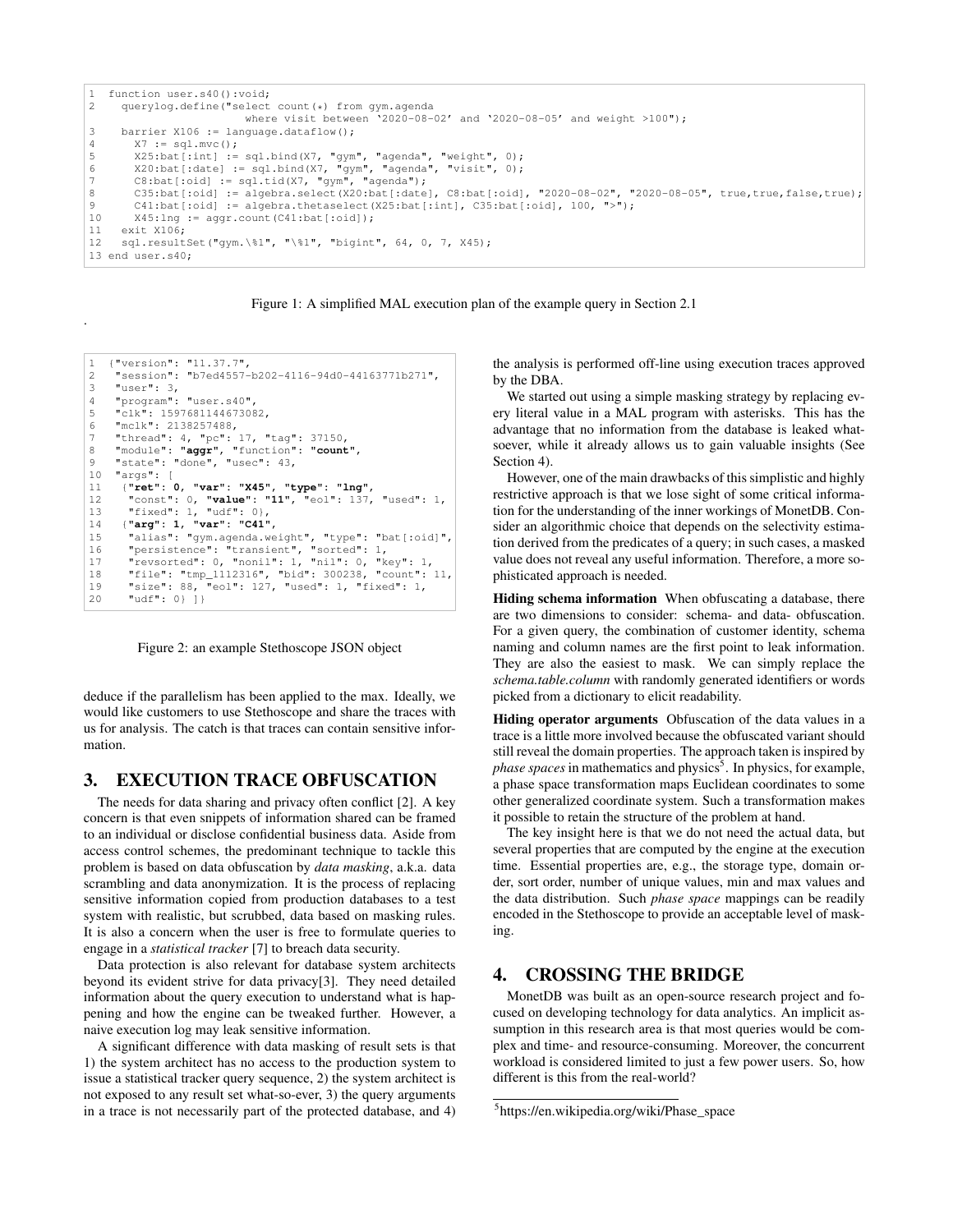| MonetDB version              | 11.37.8  |                    |
|------------------------------|----------|--------------------|
| Total number of queries      | 5573     | (4851 r. / 722 w.) |
| Number of unique queries     | 498      |                    |
| No. times a query is reused  | 1646     | (max)              |
|                              | 294      | (95th percentile)  |
| Number of unique schemas     | 3        |                    |
| Number of unique tables      | 48       |                    |
| Number of unique columns     | 1835     |                    |
| No. times a column is reused | 5167     | (max)              |
|                              | 73       | (avg)              |
|                              | 84       | (95th percentile)  |
| Query response times (msec)  | 0.06     | (min)              |
|                              | 253.25   | (avg)              |
|                              | 24452.27 | (max)              |
|                              | 50.96    | (90th percentile)  |
|                              | 1313.63  | (95th percentile)  |
| Footprint persistent data    | 25.2     | (GB)               |
| Footprint transient data     | 450      | (GB)               |
| Number of concurrent clients | 603      |                    |
| Peak concurrent queries      | 24       |                    |

Figure 3: General statistics of the customer application

Recently, we received some Stethoscope traces from one of our customers. The trace considered here covers a 5-minute log of one of their most active production systems using MonetDB. Next to the traces, we have no information about the application other than that it is a typical data warehouse application with bulk updates and concurrent user queries.

Subsequently, we analysed the traces with an in-house tool, called *Holmes*, to extract statistics and query patterns, run a simulation of the queries to assess the impact of different scheduling strategies on a multi-core machine, and locate common query patterns as the basis for automated multi-query optimization. In short, an effective tool in the hands of a DBMS architect.

In the remainder of this section, we report on our findings, a few 'war'-stories and some lessons learned.

## 4.1 Looking through a magnifying glass

Running the traces through Holmes gives us some interesting statistics of the application as shown in Figure 3.

Query mix The workload is a mix of 4851 read-only queries and 722 updates. The rule of thumb in DBMS research to focus on an 85-15 read/write mix seems to apply here.

Furthermore, the query response times show that most queries are very short running, e.g. 90% of them took only ~50 milliseconds. This is somewhat surprising, and we will address it more in Section 4.2.

Common queries In a data analytics production setting, the frontend application is expected to support a limited number of query patterns. This is confirmed by the "number of unique queries" in Figure 3, i.e. only 489 out of >5.5K queries are unique. Consequently, most of the 1.8K unique columns were reused many times which increase the memory footprint.

This statistic strongly indicates that the *recycler* technique [10], which caches partial intermediates to speed up processing significantly, and which we have successfully applied on an astronomy data set in the past, can be beneficial in this type of commercial applications as well.

Storage footprint Temporary tables and intermediates took roughly 20 times more space than the persistent data (i.e. "footprint transient data" vs "footprint persistent data"), which is a lot more than

we have expected. However, from the >600 users who were loggedin in MonetDB during the monitoring period, there are only 24 concurrent queries at the maximum (i.e. "peak concurent queries"). For a cloud provider, this information is extremely valuable for resource provisioning. We will come back to this topic in Section 4.3.

Operator statistics Developing a relational database kernel for analytics is commonly driven by running the TPC-H benchmark. To measure progress, we keep a summary of where the time spent on solving all 22 queries. Figure 4(a) shows the top 10 most expensive MAL instructions for  $SF-10^6$  in the MonetDB Jun2020 release: the number of times they are called, their total execution time in microseconds and the percentage of time they took in the execution of the whole query set. Together, these operators consumed more than 80% of the total execution time. The list is dominated by the relational operators join, grouping and selection. For years, such overviews have been pivotal in improving MonetDB with more efficient operator implementations. It has brought international recognitions to MonetDB as a leading open-source columnar DBMS [1, 14]. However, the big question is if this workload summary reflects what the market is calling for.

Figure 4(b) shows the top 10 most expensive MAL instructions in the Stethoscope traces on our client trace. The pregnant observation is that the distribution pattern of where the time was spent in the MonetDB kernel is completely off from our TPC-H workload. Overall, the reliance on the relational operators join, grouping and project is way down the list.

The intersect operator is noteworthy. It is regularly used to perform the intersection between two lists of OIDs, which represent the positions of the tuples in a table. Under the hood, it is implemented using a variant of the join algorithm. The "ttl. time" of this operator here demonstrates a case missing in its implementation. We could also have noticed this in the TPC-H overview, but it has been pushed below the radar by more expensive operators<sup>7</sup>. Congrats to Holmes for finding this algorithmic glitch.

## 4.2 Uncover clues

Optimizer improvements The MonetDB optimizer consists of two parts. The first part manipulates the SQL query tree and derives a logical query plan. It only uses semantic rewriting rules without any statistics derived from the database to arrive at a more efficient plan to process.

The second part consists of a series of plan rewriters, inspired by compiler technology and organised in a linear pipeline. Each rewriter takes the resulting MAL plan from its predecessor as its input and produces another MAL plan, in which the MAL plan snippets are rephrased, e.g. constant expression evaluation and common expression elimination. Together, the rewriters morph a logical query plan into a physical execution plan. In this pipeline two steps are important to consider: *Mitosis* and *Mergetables*.

The Mitosis rewriter locates the largest table referenced in the query and applies a zero-cost horizontal partitioning to separate this table into multiple *logical* merge tables. Then the subsequent relational operators are applied as much as possible on the partitions in parallel. Each partition should fit comfortably in memory so as not to cause contention over memory resources with concurrent worker threads. After all parallel computations are finished, the result partitions are glued back together by mat.packIncrement, a blocking operator.

 $6$ Operators in this list are fairly stable for other scale factors because the TPC-H data set scales nicely up and down.

 $7$ In TPC-H, the total cost of the intersect operator is even outside the top 20.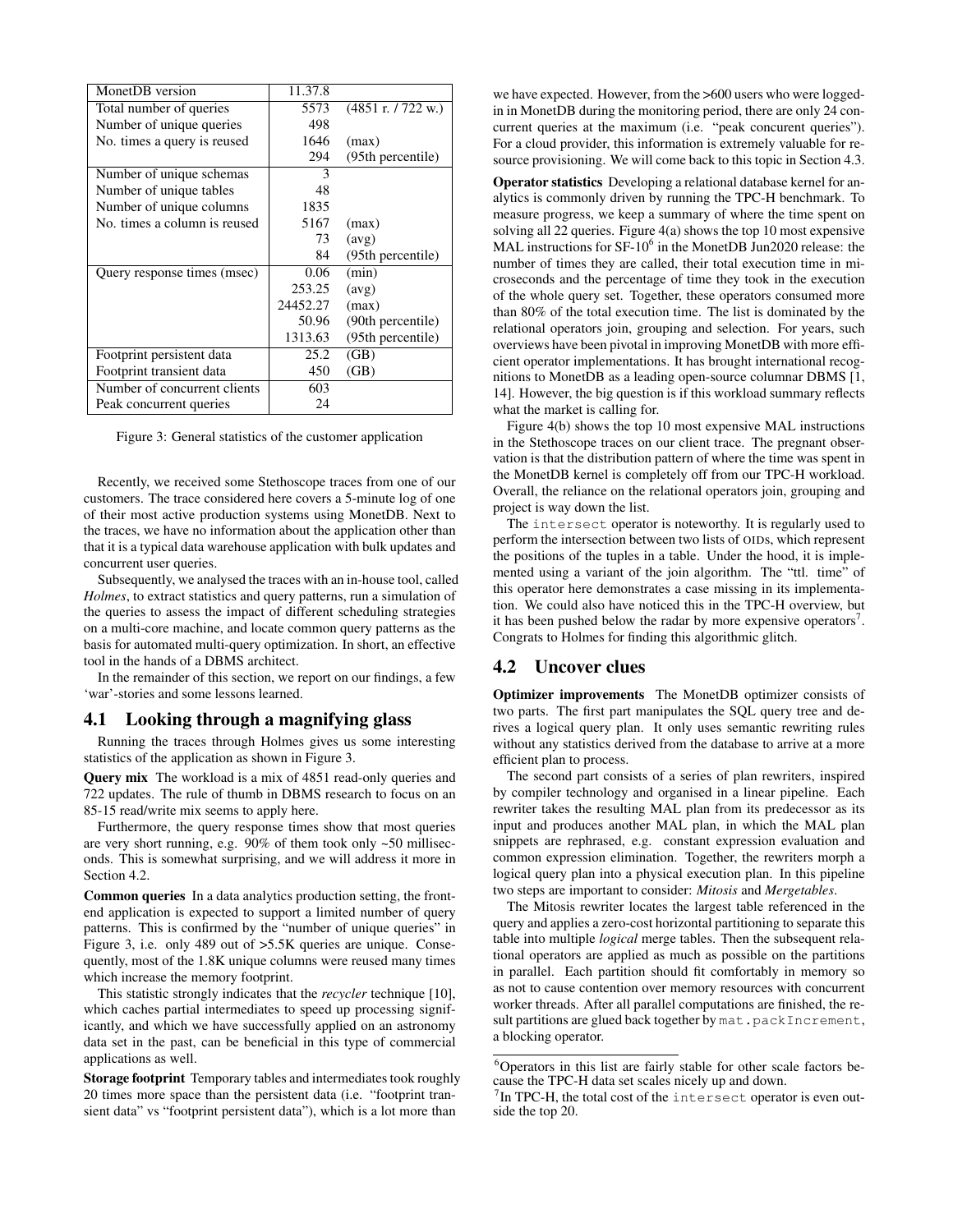| no.         | command                | #calls | <b>ttl.</b> time $(\mu s)$ | percentage               | command             | #calls | <b>ttl.</b> time $(\mu s)$ | percentage  |
|-------------|------------------------|--------|----------------------------|--------------------------|---------------------|--------|----------------------------|-------------|
|             | algebra.join           | 249    | 16391781                   | 26.23%                   | mat.packIncrement   | 90684  | 919527662                  | 52.07%      |
|             | aggr.subayg            | 20     | 7698648                    | 12.32%                   | algebra.intersect   | 704    | 533178902                  | 30.19%      |
|             | batcalc.*              | 239    | 6022505                    | $9.64\%$                 | algebra.thetaselect | 7539   | 88713655                   | $5.02\%$    |
| 4           | algebra.projectionpath | 374    | 5146479                    | 8.24%                    | sql.delta           | 529    | 65079102                   | $3.69\%$    |
|             | algebra.projection     | 825    | 4929295                    | 7.89%                    | algebra.join        | 862    | 45180010                   | $2.56\%$    |
| 6           | aggr.subsum            | 93     | 3883472                    | $6.21\%$                 | algebra.select      | 206    | 30995947                   | 1.76%       |
|             | algebra.select         | 105    | 3258274                    | 5.21\%                   | algebra.likeselect  | 313    | 26616183                   | $1.51\%$    |
| 8           | algebra.thetaselect    | 205    | 2737517                    | 4.38%                    | algebra.projection  | 41400  | 12314027                   | $0.70\%$    |
| 9           | group.groupdone        | 59     | 2042968                    | $3.27\%$                 | sql.projectdelta    | 181    | 11160017                   | $0.63\%$    |
| 10          | group.subgroupdone     | 36     | 1978706                    | $3.17\%$                 | sql.append          | 75961  | 6180143                    | $0.35\%$    |
|             |                        |        |                            | sum: 86.56%              |                     |        |                            | sum: 99.48% |
| $(a)$ TPC-H |                        |        |                            | (b) customer application |                     |        |                            |             |

Figure 4: Top 10 most expensive relational operators of TPC-H vs. customer application

As an example, the MAL plan below (simplified for readability) shows that Mitosis has split the column gym.agenda.weight used by our example query in Section 2.1 into two partitions, each containing 1000 tuples and starting from positions 0 and 1000, respectively:

```
X162:= sql.bind('gym','agenda','weight', 0, 1000 )
X163:= sql.bind('gym','agenda','weight', 1000, 1000 )
X268:= mat.packIncrement(X162,X163)
...
C134:= algebra.thetaselect(X268, '>', 14);
```
Then, when the Mergetables rewriter comes in, it should take the partitioned table and pushes the thetaselect onto each partition, and modify the mat.packIncrement statement to glue together the results of the thetaselect-s instead. This should lead to a rewritten MAL plan similar to the following:

```
X162:= sql.bind('gym','agenda','weight', 0, 1000)
X163:= sql.bind('gym','agenda','weight', 1000, 1000)
C200:= algebra.thetaselect(X162, '>', 14);
C201:= algebra.thetaselect(X163, '>', 14);
C268:= mat.packIncrement(C200,C201)
```
At this point, we have prepared a MAL plan for dataflow driven parallel processing with two worker threads. Note that the speed-up in the rewritten plan is twofold: the thetaselect-s are computed in parallel and mat.packIncrement often has significantly fewer data to process.

However, the analysis of the customer traces illustrates an exorbitant processing time in mat.packIncrement. A drill down into the MAL programs quickly revealed that the Mergetables rewriter bailed out in the middle of the process, leaving behind a potentially very expensive MAL plan, because it might unnecessarily first reconstruct a big persistent column and then apply selections on the whole column. Holmes helped us to uncover an important clue to achieve some considerable improvements.

Parallel processing The parallel processing of analytical queries is the prime target for most database architects. Whether aimed at a multi-core modern processor or a distribute cloud setting, it should lead to a significant performance boost. The public TPC-H benchmarks stress this point to the extreme.

MonetDB uses worker threads to process the queries in parallel. The level of parallelism achieved strongly depends on the opportunities offered by the queries. For a full-table scan, linear speed-up with the number of cores can often be achieved. However, simple queries and blocking operators in the plan jeopardize the potential gain. In a multi-user system, the remaining resources can be used for concurrent queries.

The reality check against the customer log was again surprising. Although MonetDB was mainly put to work on the data analytics queries for the customer, it appears that only 208 out of the 5.5K queries (i.e. <5%) used parallel processing. What is going on here?

Further assessment confirmed that most of the queries are indeed simple queries, such as point queries on small tables, and therefore, applying inter-parallel execution would not be beneficial. This calls for a parallel code optimizer which would simplify the execution plan into a sequential pipeline, thus avoiding all the overhead that comes with parallel task scheduling. Furthermore, in the cloud market (since our customer is a cloud vendor), a parallel processing analysis would be particularly useful for the resource provisioning decisions often need to be made. Holmes showed that reality may favor a workload quite the opposite to what its design is aimed at.

Copy-into stability The customer revealed that there is a front-end application which regularly ships update batches. This is reflected in the 258 COPY...FROM statements. A rumor was a perceived update instability in this bulk-update process. The analysis of the trace confirmed 27 outliers (of  $\sim 0.3$  sec). It may well be explained by resource fights over CPU cores caused by these updates, even though the update sizes are less than 1000 tuples each. All cores are assigned to work in parallel for analytical query processing. However, a COPY...FROM operation also tries to grab all cores to speed up the process. This resource contention is relatively easy to fix. Holmes, thanks for reporting, we were a little too enthusiastic in assigning CPU cores to tasks.

#### 4.3 Future potentials

What-if scenarios Having a customer trace makes it relatively easy to study some *what-if* scenarios, such as what is the impact on query execution time of reducing the number of worker threads, and what happens if we trim the high-water mark of memory consumption.

This is facilitated by a simple simulator for the MAL interpreter. The task scheduler can be replaced to study the effect of increasing/reducing the number of worker threads. It can also be used as an alternative for a cost-based optimizer because it has precise reference data of the duration of the relational operators.

Holmes is going to speed-up innovations at the DBMS kernel level by exposing information hitherto not accessible to us.

Resource summary The obfuscated trace can be used to infer a 'storage schema', which elicits all tables/columns with their properties such as type, size, uniqueness, sort order, and indices to support fast access. It will not reveal any actual content.

Since MonetDB materializes the intermediates, they consume space as well. The storage schema provides a good indication of